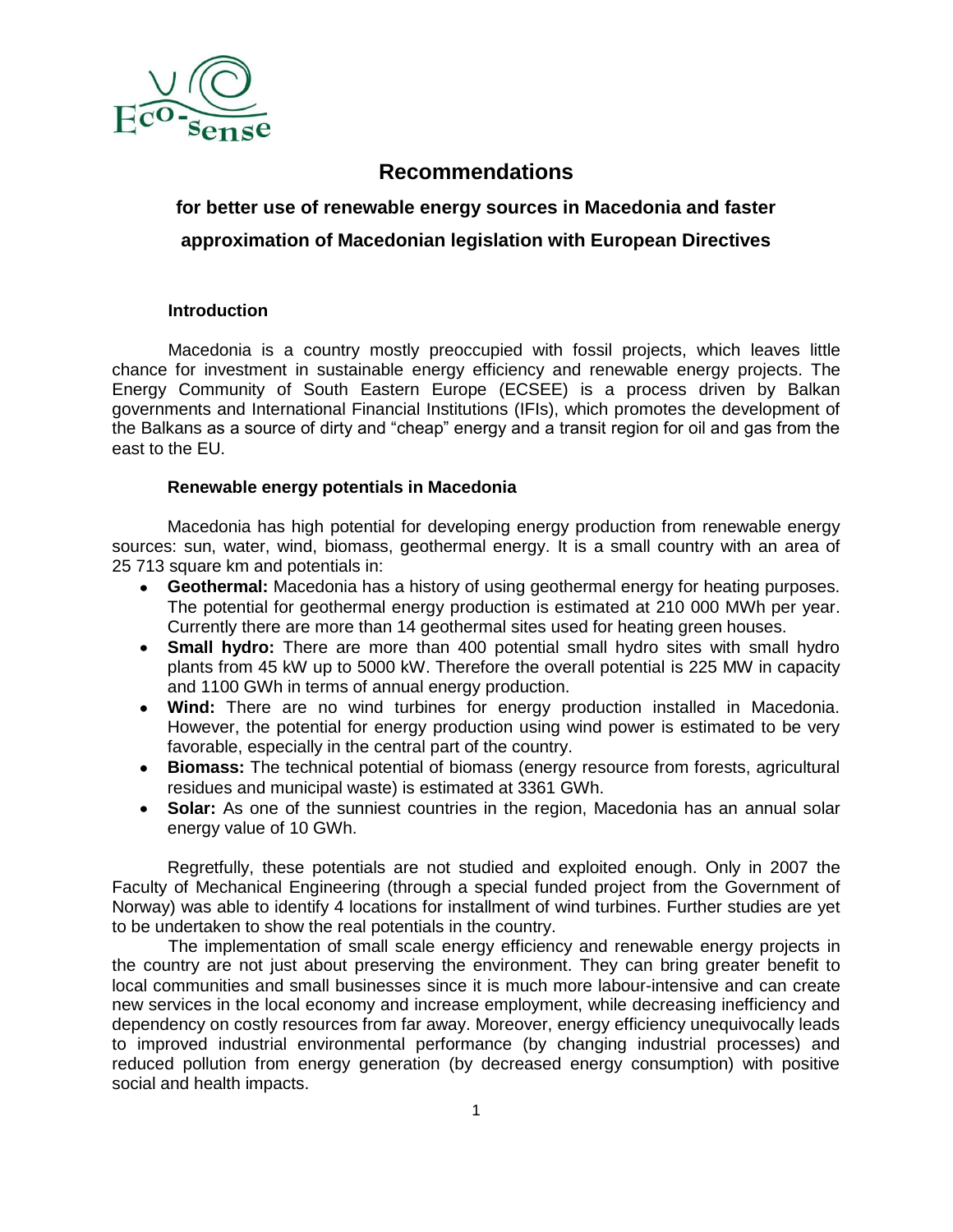

### **Renewable energy initiatives in Macedonia**

A positive initiative in Macedonia has been the recent decision by the Government to subsidise the households that install solar collectors, by participating with up to EUR 300 for each collector installed. Still, more needs to be done in order to illustrate the possibilities of renewable energy sources and energy efficiency.

The Energy Agency of Macedonia recently published a regulation on labeling of energy efficient appliances for the households. According this Agency, the regulation on construction of buildings with regards to energy efficiency is under preparation and should be developed in 2008. The Energy Agency has also focused on the determination of feed-in tariffs which in Macedonia would stimulate foreign investment in renewable and energy efficiency.

The Ministry of economy, in charge of the legislation within the energy sector has started the development of the Strategy for use of renewable energy sources. It is also expected that this Strategy will be adopted in late 2008, or early 2009.

The most practical example in the country for renewable energy use and energy efficiency is the small house in Kadino, near Skopje. The house has a wind turbine, solar panels and a system with batteries supplying the house with electricity over 9 months a year, and a special insulation that enables the house to stay warm in winter and cold in summer.

## **Conclusions**

Current energy legislation in Macedonia does not allow connection of renewable energy sources to the grid and thus it does not enable the distribution of energy produced in an "environmentally friendly way".

Still, it's clear that positive initiatives such as the renewable and energy efficient house need to multiply. People are not convinced it works until they see it next door. This is exactly what the Government should start in line with existing subsidies - it should financially support renewable energy projects and initiatives in order to trigger similar projects all over the country. Moreover, the Government of Macedonia should start promoting energy saving home appliances (class "A") and introduce financial ease for purchasing energy efficient appliances in order to help households save energy and contribute to the overall energy saving in the country.

#### **Recommendations**

The recommendations from Eco-sense target many institutions and they go to:

## **The Government of Macedonia**

- To plan strategically the development of the energy sector of Macedonia and to make space for renewable energy and energy efficiency investments, rather than make fast decisions on capital investments in various fossil fuels or energy projects;
- To undertake a special public awareness raising campaign to save energy and invest in renewable energy;
- To take special measures in preserving the climate and stopping climate change by decreasing the  $CO<sub>2</sub>$  emissions.